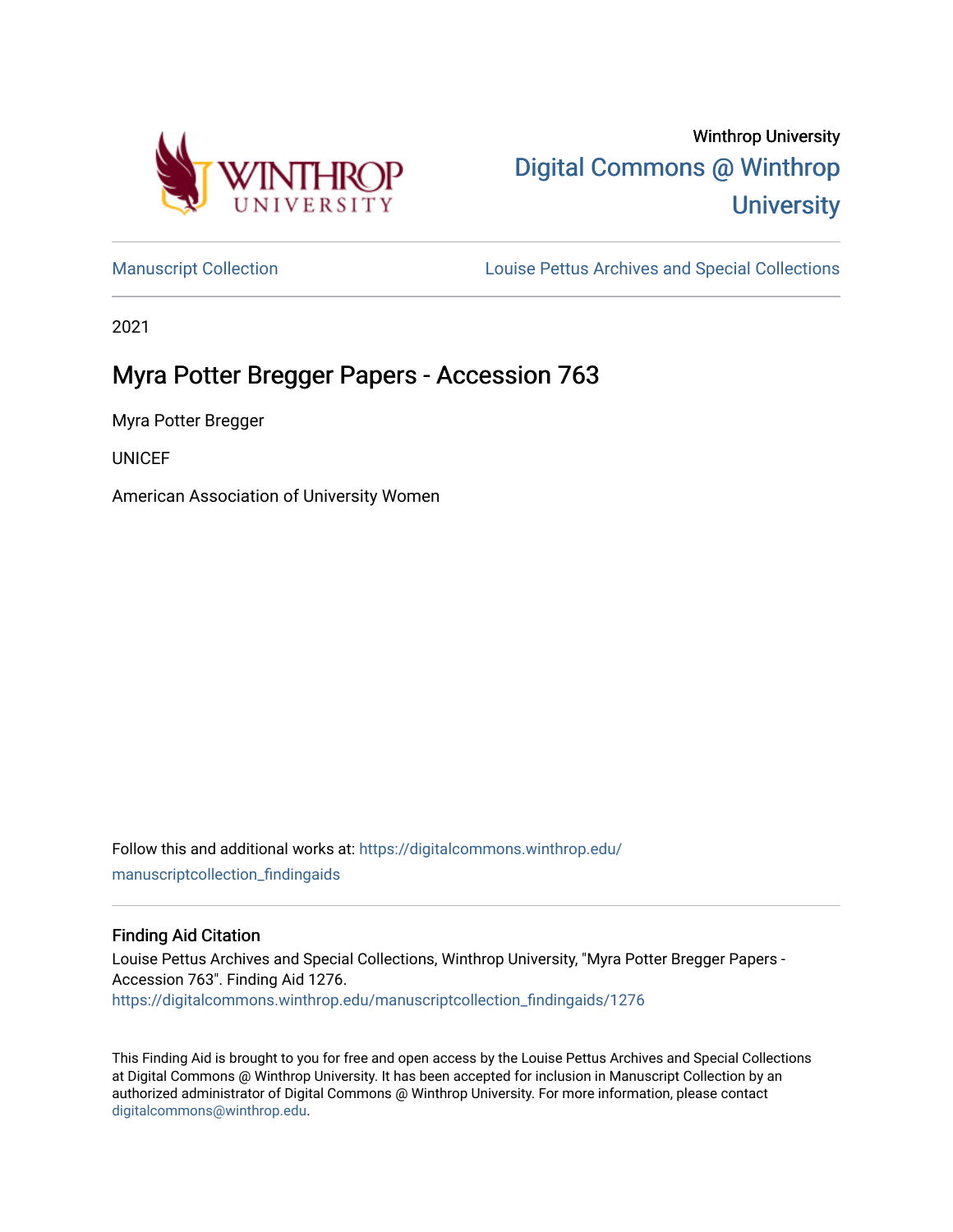#### **WINTHROP UNIVERSITY LOUISE PETTUS ARCHIVES & SPECIAL COLLECTIONS**

## **MANUSCRIPT COLLECTION**

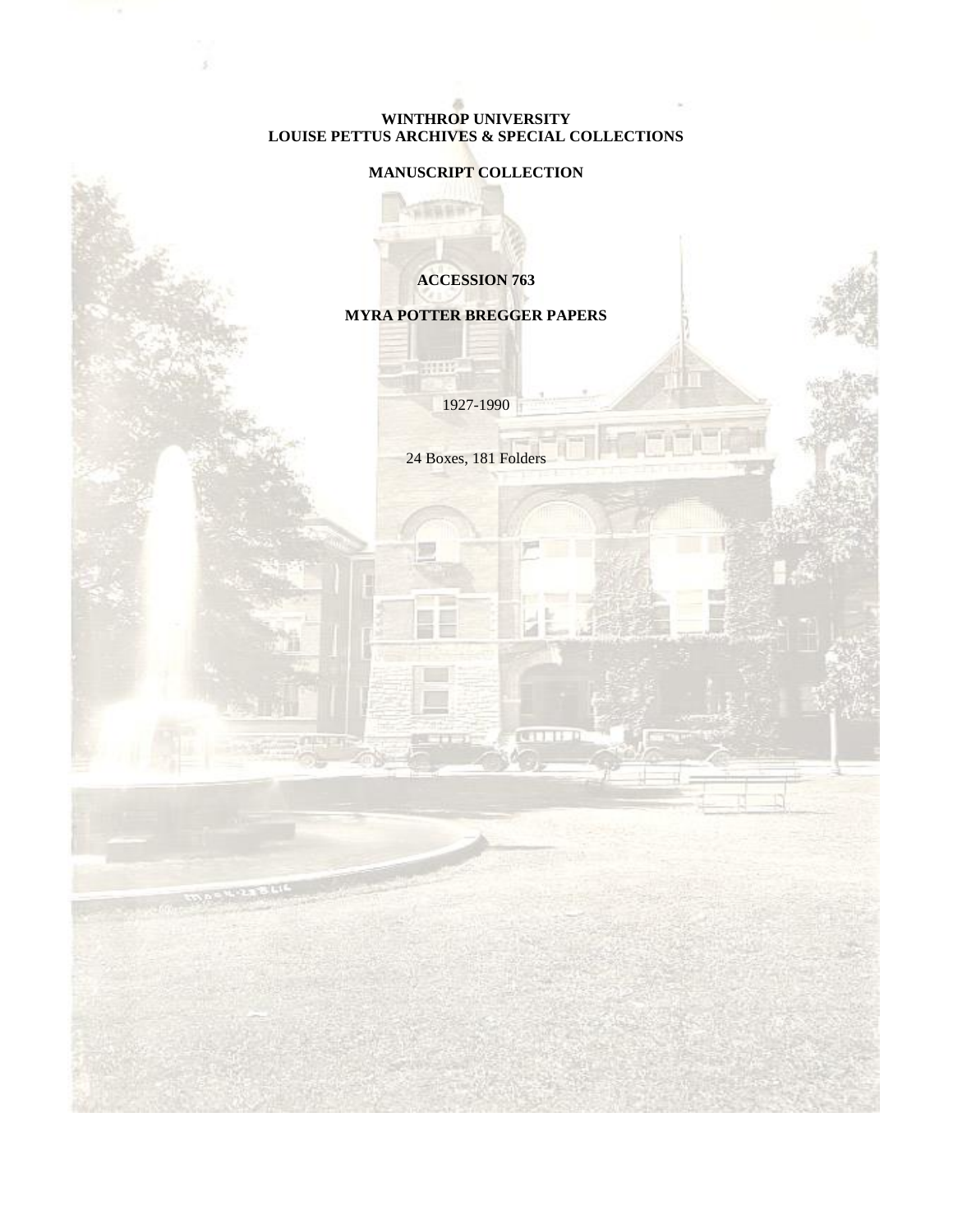#### **WINTHROP UNIVERSITY LOUISE PETTUS ARCHIVES & SPECIAL COLLECTIONS**

#### **MANUSCRIPT COLLECTION**

ADDITIONS: **782**, \_\_\_\_\_, \_\_\_\_\_ DATE: March 7. 1991

ACC. NO.: **763** PROCESSED BY: Marsha Therrell NO. OF SECTIONS: 3

#### **MYRA POTTER BREGGER PAPERS**

**1**

The papers of Myra P. Bregger were deposited with the Archives on November 7, 1991 by Myra P. Bregger.

Linear feet of shelf space occupied: 6.00 Approximate number of pieces: 12,000

Restrictions: Open to researchers under the rules and regulations of the Louise Pettus Archives & Special Collections at Winthrop University.

Literary Rights: For information concerning literary rights please contact the Louise Pettus Archives & Special Collections at Winthrop University.

Notices were released to the following journals and catalogs: NUCMC, March 11, 1991.

Scope and Content: **This collection consists of the papers of Myra Potter Bregger (1905-2001), community leader and social activist, and includes personal correspondence and papers spanning over sixty years. Also included are records from various organizations with which Mrs. Bregger worked, such as UNICEF, American Association of University Women, and the South Carolina Citizens Committee on Children and Youth. Especially interesting in this collection are letters written during the Great Depression and during World War II, as well as records kept by Mrs. Bregger on her Children and Nutrition Tour in 1965.**

Disposition of Items: "The Mulvane News" removed March 6, 1991 to oversize.

Related Collections:

- Myra Potter Bregger Papers Accession 782
- John [Taylor Bregger Papers,](https://findingaids.lib.msu.edu/repositories/2/resources/3) UA-10.3.74 are housed at the Michigan State University Archives and Historical Collections. (Myra Bregger donated the collection of her husband)
- [Louis A. Bregger Papers,](https://findingaids.lib.msu.edu/repositories/2/resources/1904) UA-10.3.93 are housed at the Michigan State University Archives and Historical Collections. (Myra Bregger donated the collection of her father-in-law)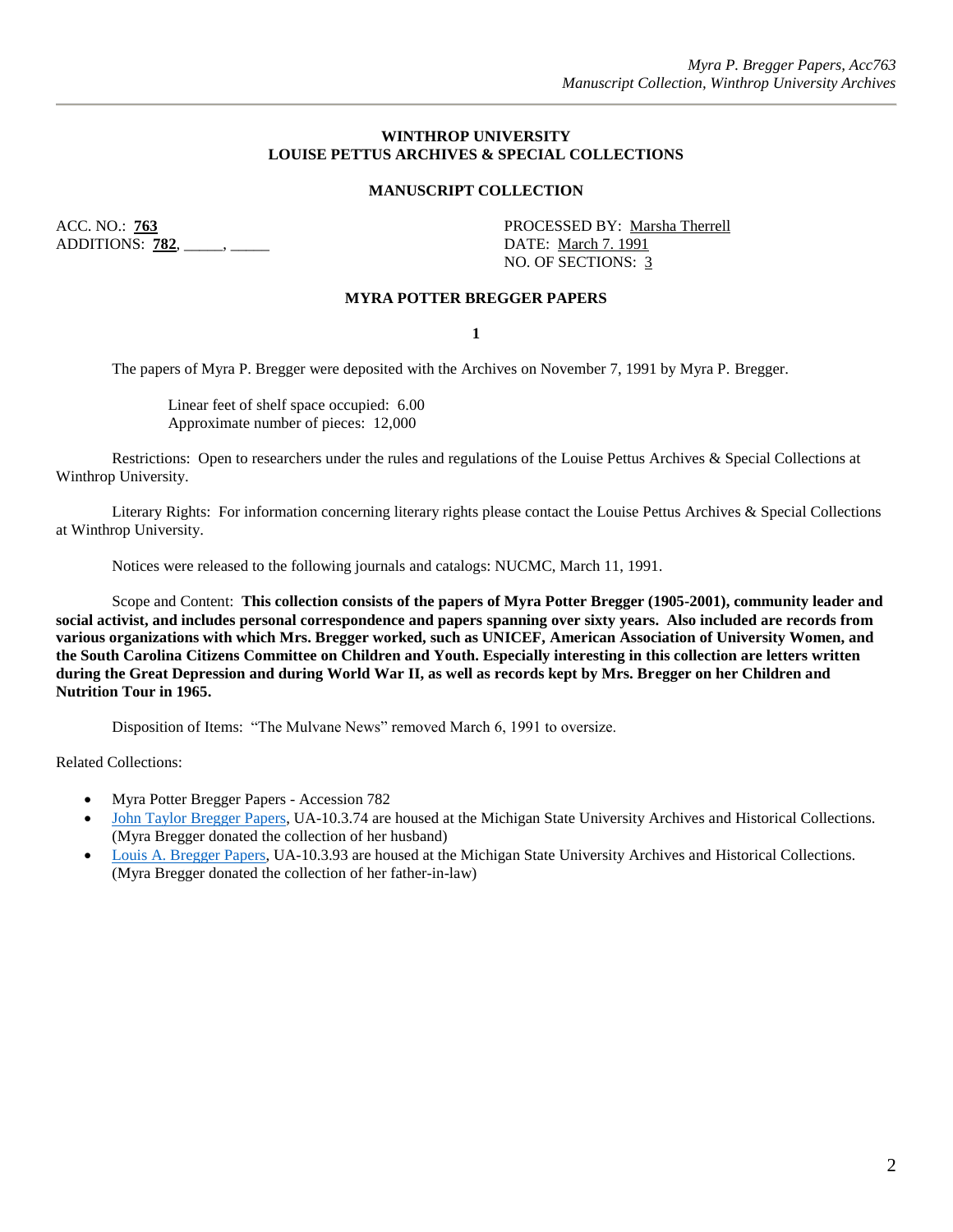## **II**

## **BIOGRAPHICAL DATA**

### **MYRA POTTER BREGGER**

Г

| 1905          | Born in Mulvane, Kansas                                                                                                                         |
|---------------|-------------------------------------------------------------------------------------------------------------------------------------------------|
| 1912-1918     | Attended Mt. Pleasant Rural School in Sumner County, KS                                                                                         |
| 1923          | Graduated from Mulvane High School                                                                                                              |
| 1923-1924     | Attended Kansas Teacher's College, Emporia                                                                                                      |
| 1924-1926     | Attended Washburn, University, Topeka, Kansas                                                                                                   |
| 1926-1930     | Attended Kansas State College of Agriculture and Applied<br>Science.                                                                            |
| Aug. 1, 1928  | Graduated with a Bachelor of Science in Home Economics<br>from Kansas State College.                                                            |
| July 31, 1930 | Graduated with a Master of Science from Kansas State<br>College.                                                                                |
| 1930          | Accepted position at Washington State College, Pullman,<br>Washington, to do research on Washington fruits and instruct in foods and nutrition. |
| Nov. 3, 1930  | Met John Taylor Bregger at a banquet at Washington State College.                                                                               |
| June 21, 1932 | Married John Taylor Bregger in Spokane, Washington.                                                                                             |
| 1932-1933     | Lived in Ithaca, New York where John T. Bregger had a visiting professorship.                                                                   |
| 1936          | Son, John E. (Jack) Bregger was born.                                                                                                           |
| 1939          | Daughter, Margaret B. Bregger was born and moved to Clemson, South Carolina.                                                                    |
| 1945          | Son, Louis Bregger born.                                                                                                                        |
| 1951-1953     | Chairman, Clemson branch of AAUW.                                                                                                               |
| 1953          | Founded Clemson Center for Continuing Education.                                                                                                |
| 1953-1980     | Chairman and/or director of Clemson Center for Continuing Education.                                                                            |
| 1954          | Chairman of South Carolina Citizens Committee on Children and Youth.                                                                            |
| 1957-1959     | President of South Carolina Division of AAUW.                                                                                                   |
| 1965          | Children and Nutrition Tour around the World.                                                                                                   |
| 1966-1977     | South Carolina State Representative for UNICEF.                                                                                                 |
| 1970          | Visit to Ecuador.                                                                                                                               |
| 1981          | Husband, John Taylor Bregger died.                                                                                                              |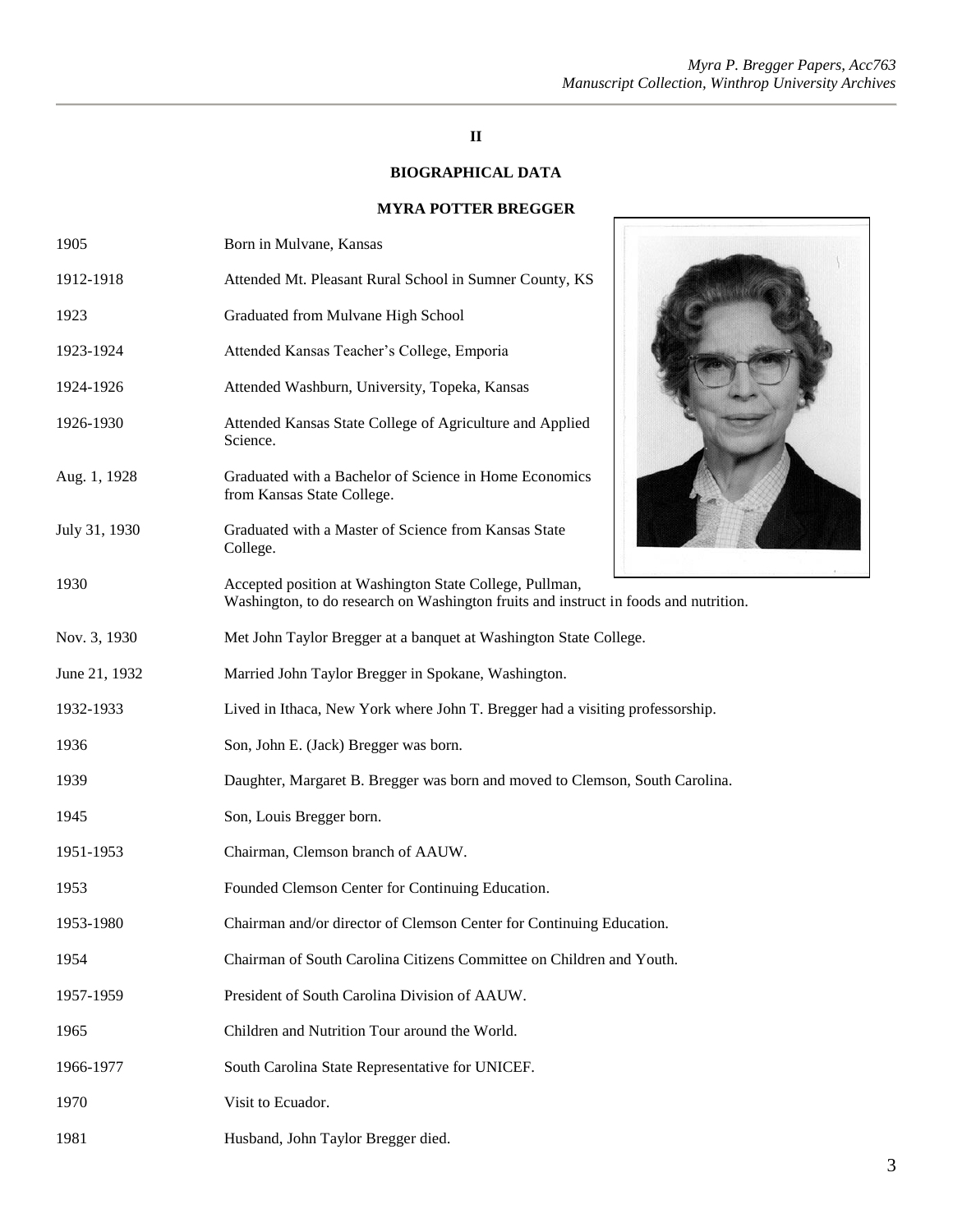#### **II**

#### **BIOGRAPHICAL DATA**

#### **MYRA POTTER BREGGER (cont.)**

2001, Nov. 7 Myra Potter Bregger died

#### **Obituary: The Greenville News, November 9, 2001**

CLEMSON - An Upstate champion of children's causes for seven decades, Myra Potter Bregger died at home Wednesday at the age of 96.

Mrs. Bregger was South Carolina's UNICEF chairwoman for 11 years, established the school lunch program in Clemson, helped found the library, Girl Scouts and youth theater in Clemson, and served as state and Pickens County chairman of the Committee on Children and Youth. In 1960, she chaired and edited a White House Conference report on the future of children in Pickens County and South Carolina.

"More than anything she cared about children," said Louis Bregger, the youngest of her three children. "That was her deepest concern."

She also cared about education, women's issues, her church and her community.

Mrs. Bregger was founder and director of the Clemson Area Continuing Education Center, the first adult education center in the Upstate, from 1954-1980.

She helped found Clemson's Meals on Wheels, Clemson's League of Women's Voters, and was an officer and founding member of Clemson Community Council. She was a member of Clemson Theater Guild, past president of Clemson PTA, state president of the American Association of University Women, a member of the Federal Legislation Committee of the state Interagency Council on Aging and county chairman of the state Women's Council for the Common Good

She was a founding member of the Greenville Unitarian Fellowship in 1950 and of the Clemson Unitarian Universalist Fellowship in 1953.

"She was my mentor for many years," said Berniece Holt, a leader in the Clemson community, who recalls dinners at the Bregger home.

"She used dishes she'd gathered from around the world to entertain guests," Holt said. "She took great pride in making people sit next to someone besides their husbands and keep a lot of good conversations going. She stimulated lots of conversations in this community, too. She was way ahead of her time."

Mrs. Bregger was a teacher to those around her, speaking her mind bluntly but with love, and fully expecting others to work to make a difference in the world, Holt said.

Born on a Mulvane, Kan., farm, Mrs. Bregger earned a masters' degree in nutrition and chemistry from Kansas State University, and was doing research at Washington State University on the vitamin value of fruits when she met her husband, horticultural engineer John Taylor Bregger.

She moved to Clemson in 1939, when her husband took a job with USDA Soil Conservation Service to help start the peach industry in South Carolina, her son said.

"Mom came here and there was no school lunch program and she couldn't imagine how that could be and she changed that," Bregger said.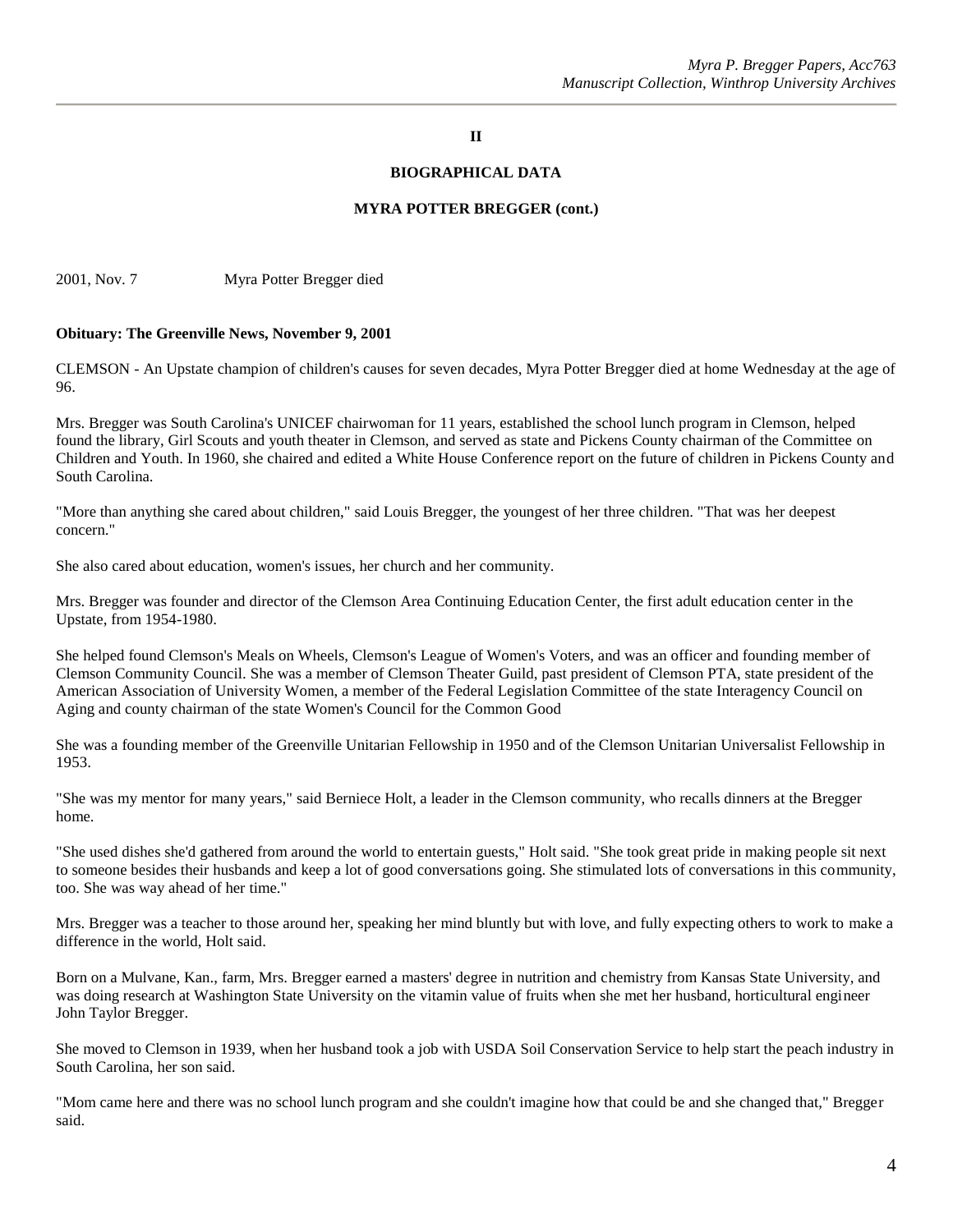## **II**

#### **BIOGRAPHICAL DATA**

#### **MYRA POTTER BREGGER (cont.)**

The library, Girl Scouts, theater and UNICEF involvement all followed, he said.

"She was very much involved with children's issues," Bregger said.

The state American Association of University Women's Research and Projects Foundation was named in her honor in 1979. She received the state organization's Women of Distinction Award and the local International Relations Award. She is a recipient of the Clemson Rotary Award for Community Service, the Sydney Sullivan Award for Clemson University and the Unitarian Universalist Unsung Hero Award. Survivors: Son, John E. Bregger, of Tacoma, Wash.; daughter, Margaret B. Coston, of Windsor, Calif.; son, Louis D. Bregger, of Clemson; nine nieces and nephews; five grandchildren; and two great-grandchildren.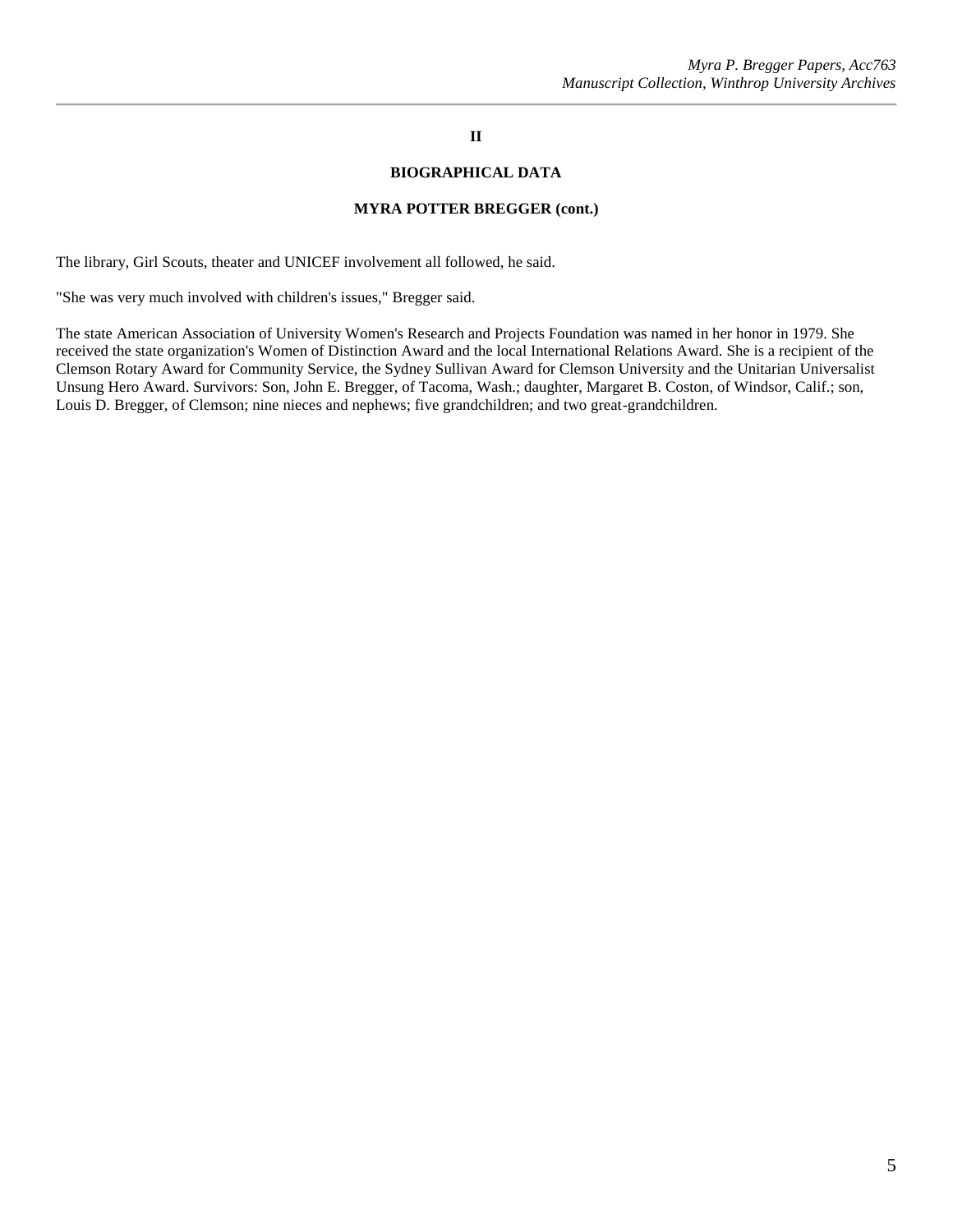## **III**

## **DESCRIPTION OF SERIES**

|                            | <b>Box(es)</b> Folder(s) | <b>Series</b>                                                                                                                                                                                                                                                                                                                                                                                                                                                                                                                          | Year(s)   |  |  |  |
|----------------------------|--------------------------|----------------------------------------------------------------------------------------------------------------------------------------------------------------------------------------------------------------------------------------------------------------------------------------------------------------------------------------------------------------------------------------------------------------------------------------------------------------------------------------------------------------------------------------|-----------|--|--|--|
| A) PERSONAL CORRESPONDENCE |                          |                                                                                                                                                                                                                                                                                                                                                                                                                                                                                                                                        |           |  |  |  |
| $1 - 10$                   | $1-68$                   | PERSONAL CORRESPONDENCE<br>Consists of the personal correspondence to and from Myra P. Bregger in<br>chronological order. Series includes love letters to and from her husband, John T.<br>Bregger prior to their marriage in 1932. Series also includes letters from her mother-<br>in-law, Anna H. Bregger, during World War II, and letters and cards from her<br>mother and sisters as well as other family members and friends. Series also includes<br>several memos from Myra P. Bregger concerning letters and correspondents. | 1931-1990 |  |  |  |
|                            |                          | <b>B) ORGANIZATIONAL PAPERS</b><br>Consists of papers of various organizations in which Myra P. Bregger was<br>involved. Papers are arranged in alphabetical order by organization and<br>chronologically within each organization.                                                                                                                                                                                                                                                                                                    |           |  |  |  |
| $10-12$                    | 69-92                    | AMERICAN ASSOCIATION OF UNIVERSITY WOMEN PAPERS                                                                                                                                                                                                                                                                                                                                                                                                                                                                                        | 1936-1990 |  |  |  |
| 13                         | 93-95                    | <b>BROWNIE SCOUT LEADER PAPERS</b>                                                                                                                                                                                                                                                                                                                                                                                                                                                                                                     | 1946-1954 |  |  |  |
| $13 - 14$                  |                          | 96-106 CHILDREN AND NUTRITION TOUR                                                                                                                                                                                                                                                                                                                                                                                                                                                                                                     | 1965      |  |  |  |
| 15                         | 107                      | <b>CENSUS</b>                                                                                                                                                                                                                                                                                                                                                                                                                                                                                                                          | 1960      |  |  |  |
| 15                         | 108                      | <b>CLEMSON AREA ARTS COUNCIL</b>                                                                                                                                                                                                                                                                                                                                                                                                                                                                                                       | 1989      |  |  |  |
| 15                         | 109                      | <b>CLEMSON AREA INTERNATIONAL FELLOWSHIP</b>                                                                                                                                                                                                                                                                                                                                                                                                                                                                                           | 1964-1990 |  |  |  |
| 15                         | 110                      | <b>CLEMSON AREA YOUTH THEATER</b>                                                                                                                                                                                                                                                                                                                                                                                                                                                                                                      | 1968-1979 |  |  |  |
| $15-16$                    |                          | 111-123 CLEMSON CENTER FOR CONTINUING EDUCATION                                                                                                                                                                                                                                                                                                                                                                                                                                                                                        | 1953-1980 |  |  |  |
| 16                         | 124                      | <b>CLEMSON UNIVERSITY INAUGURATION</b>                                                                                                                                                                                                                                                                                                                                                                                                                                                                                                 | 1980-1982 |  |  |  |
| 16                         | 125                      | CONGRESSIONAL SENIOR CITIZENS INTERN PROGRAM                                                                                                                                                                                                                                                                                                                                                                                                                                                                                           | 1982      |  |  |  |
| 16                         | 126                      | DAUGHTERS OF THE AMERICAN REVOLUTION                                                                                                                                                                                                                                                                                                                                                                                                                                                                                                   | 1947      |  |  |  |
| 17                         | 127                      | <b>HEALTH FAIR</b>                                                                                                                                                                                                                                                                                                                                                                                                                                                                                                                     | 1982      |  |  |  |
| 17                         | 128                      | FRIENDS OF CLEMSON COMMUNITY LIBRARY                                                                                                                                                                                                                                                                                                                                                                                                                                                                                                   | 1936-1989 |  |  |  |
| 17                         | 129                      | LEAGUE OF WOMEN VOTERS                                                                                                                                                                                                                                                                                                                                                                                                                                                                                                                 | 1965      |  |  |  |
| 17                         | 130                      | <b>MEALS ON WHEELS</b>                                                                                                                                                                                                                                                                                                                                                                                                                                                                                                                 | 1973-1988 |  |  |  |
| 17                         | 131                      | PICKENS COUNTY MENTAL HEALTH ASSOCIATION                                                                                                                                                                                                                                                                                                                                                                                                                                                                                               | 1962-1964 |  |  |  |
| 17                         | 132                      | <b>RED CROSS</b>                                                                                                                                                                                                                                                                                                                                                                                                                                                                                                                       | 1941-1943 |  |  |  |
| 17                         |                          | 133-134 ROTARY CLUB                                                                                                                                                                                                                                                                                                                                                                                                                                                                                                                    | 1942-1980 |  |  |  |